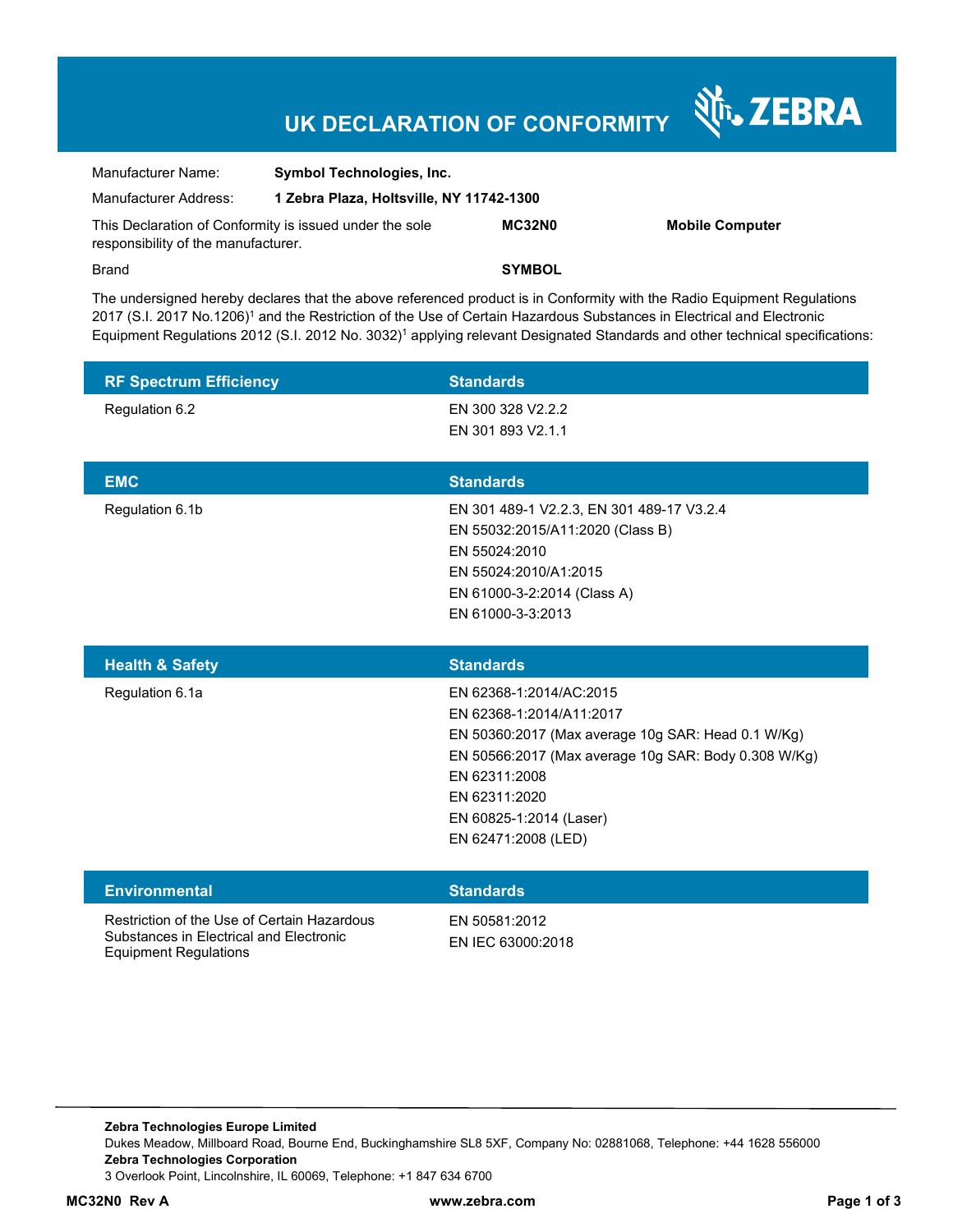## **UK DECLARATION OF CONFORMITY**

With regard to the Radio Equipment Regulations 2017 (S.I. 2017 No.1206)<sup>1</sup>, the conformity assessment procedure referred to in regulation 41(4)(a) and detailed in Schedule 2 has been followed.

1 As amended by applicable EU withdrawal legislation implemented at the time of issuing this declaration

**Signed on behalf of Symbol Technologies Inc. (wholly owned subsidiary of Zebra Technologies Corp.)**

*(Signature of authorized person)* Marco Belli Rev: A Sr. Manager, Regulatory **Date: 14 May 2021** Place: Bourne End, UK

र्शे<sub>ि</sub> ZEBRA